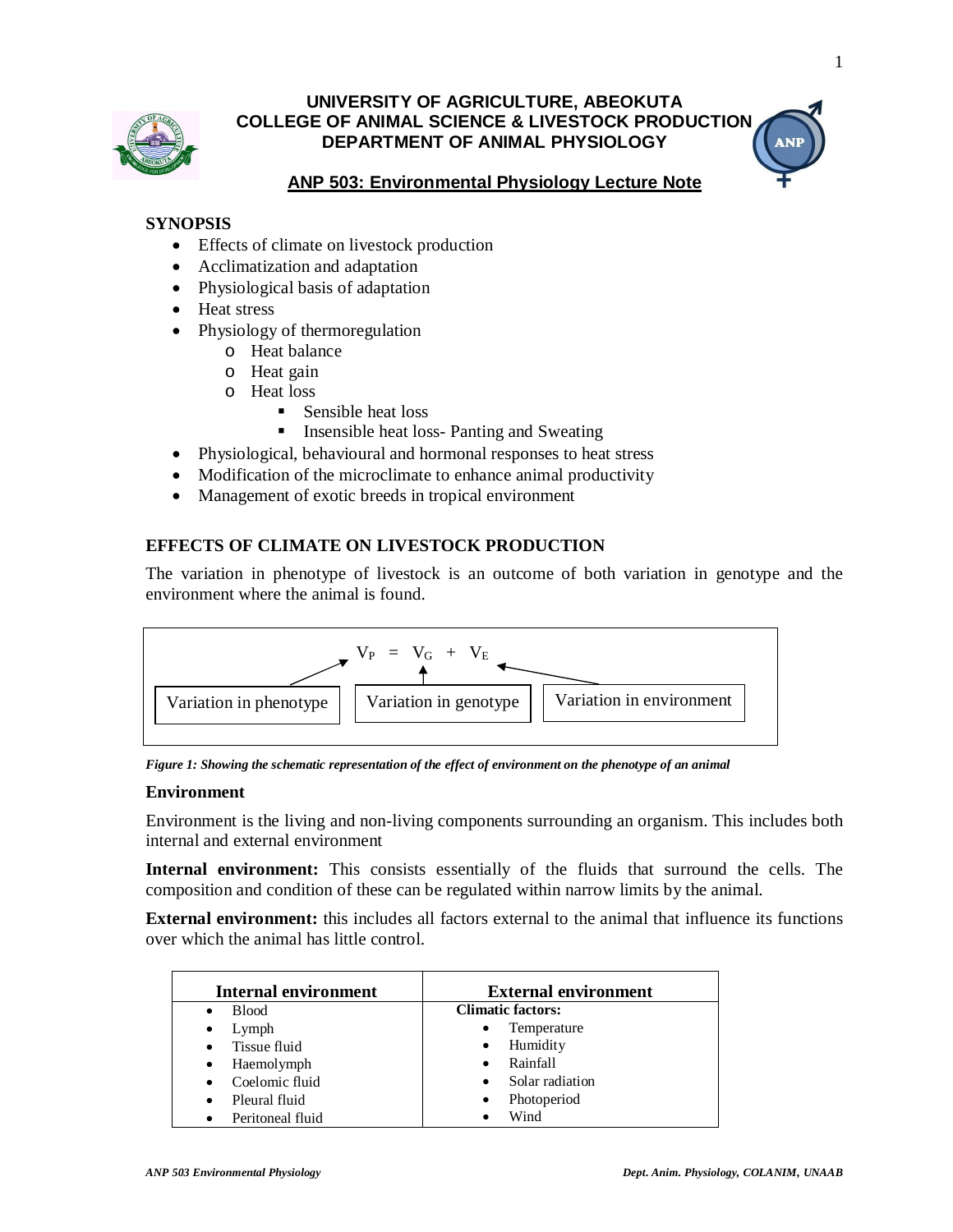| Cerebrospinal fluid | Others:                                    |
|---------------------|--------------------------------------------|
| Synovial fluid<br>٠ | Management system<br>٠                     |
| Aqueous humour<br>٠ | <b>Nutrition</b><br>$\bullet$              |
| Vitreous humour     | Parasite/pathogen interaction<br>$\bullet$ |
|                     | Air and water pollution<br>$\bullet$       |
|                     | Social environment<br>$\bullet$            |
|                     | Litter size<br>$\bullet$                   |
|                     | Parity of dam, etc.<br>$\bullet$           |

*Table 1: Showing the various components of internal and external environment of animal* 

All these factors do affect productivity of livestock and at extremes can be lethal

### **Weather and climate**

**Weather** is the short-term day-to-day fluctuation of the meteorological variables.

**Climate** is the long-term average condition of over 30 years of meterological variables in a given region.

**Macro-climate** is the general large scale climatic condition of the open atmosphere in a large area or country.

**Micro-climate** is the climatic condition closely surrounding an animal e.g. the condition under a tree, in the pen, *etc.*

**Climatic variables:** Temperature (ambient, minimum, maximum, mean temperatures), Humidity, Rainfall (amount and distribution), Sunshine (day-length and intensity), Wind (direction and speed)

Relationship between various climatic variables



*Figure 2: Diagrammatic illustration of relationships between various climatic variables*

#### **Climatic zone:**

- **Temperate region (close to the poles)**
- **Tropical region (close to the equator)**

The term 'tropical' is used geographically to designate the area between the *Tropics of Cancer and*  Capricorn (between latitude 23°N and 23°S).

The climate is not uniform throughout the tropics.

Variability exists in diurnal, daily and seasonal temperatures and other climatic variables, being least at the equator.

Of these, temperature, rain fall (humidity) and photoperiod are the most important on the livestock production.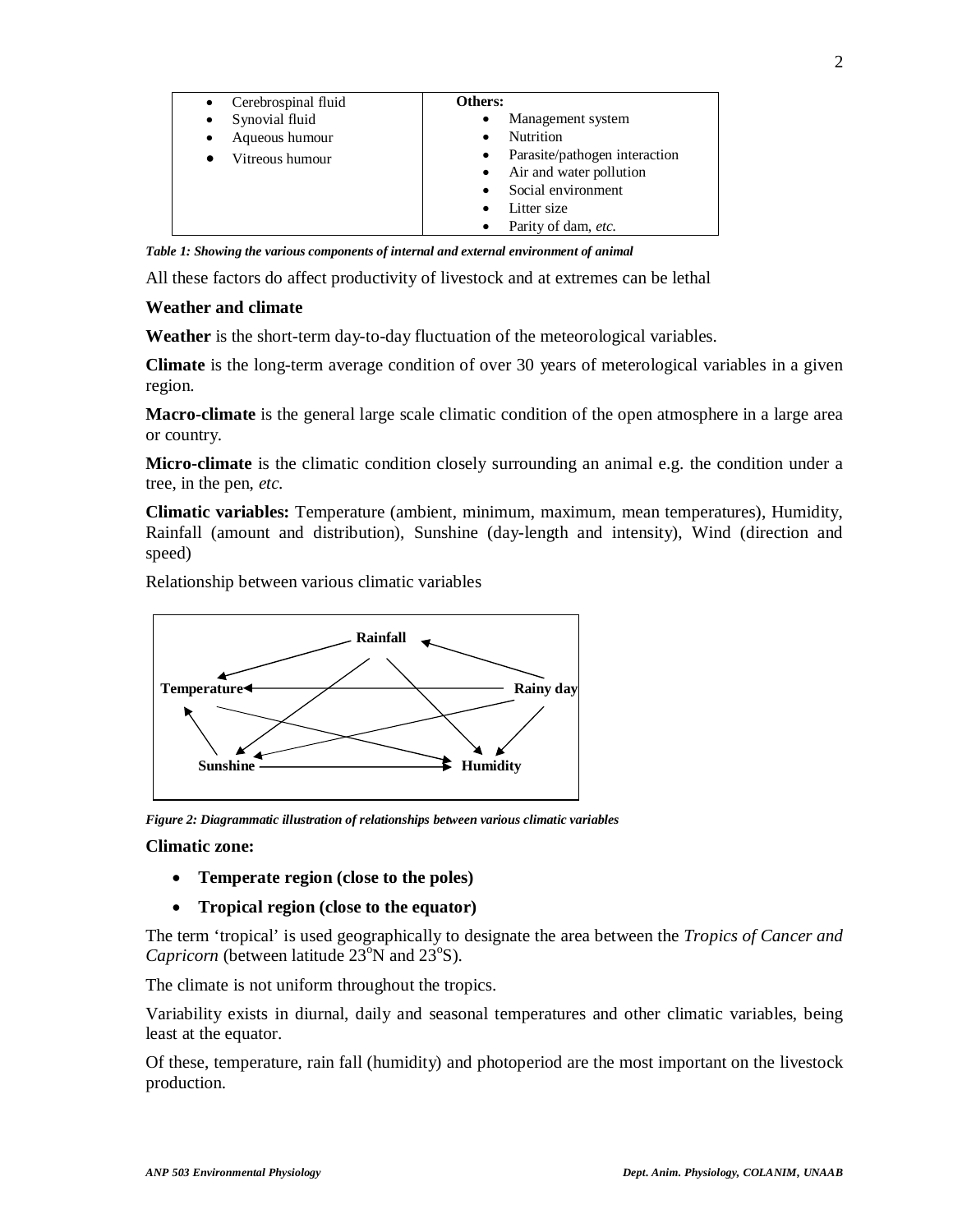The climate is relatively hotter in the tropics than in the temperate region with high humidity reinforcing the effect of the livestock.

### **Effects of climate on productivity of livestock**

- The effect of climate varies on account of interactions between the climatic variables and diurnal, daily and seasonal changes
- Animals have different levels of adaptation to different climatic stress, e. g. temperate-type Holstein cattle have a thermal comfort zone for milk production within the range -5 to  $20^{\circ}$ C, with optimal production at around  $10^{\circ}$ C and with a critical temperature range after which milk production declines steeply, of  $21-27^{\circ}$ C. the critical temperature is however in other temperate breeds (Jersey and Brown Swiss) and higher still in tropical breeds
- Seasonal fluctuation in availability and quality of roughages for livestock during dry season also affect productivity in the tropics
- Other factors affecting animal productivity includes diseases and parasites, low genetic potential and poor management system

### **Some effects can be seen in:**

- Reduced growth rate and prolonged time to reach puberty
- Low milk yield per lactation
- Reduced fertility and *libido* in male
- Reduced length and intensity of oestrus
- Slow return to oestrus and conception after weaning
- Embryonic mortality
- Reduced feed utilization
- Increased morbidity and mortality

# **ACCLIMATIZATION AND ADAPTATION**

Most livestock are homeotherms (animals that maintain the body temperature constant). They have a range of environmental temperatures that they can withstand without changes in basal metabolism and this is termed *zone of thermal neutrality* or *thermal comfort*. The temperature boundaries are the upper and lower critical temperatures.

**Stress:** Any condition that imposes a deviation on the internal variables from the controlled levels.

**Homeostasis:** This is the regulation of the internal environment. It is the tendency for internal variables such as water content, solute concentration, pH, body temperature, respiratory rate, *etc.*  to remain at controlled levels.

**Acclimatization:** Long-term adaptive physiological adjustment which results in an increased tolerance to continuous repeated exposure to complex climatic stress.

**Acclimation:** Adaptive changes in response to a single climatic variable, the type found in simulation experiments in the laboratory.

**Adaptation (physiological):** Is the capacity and process of adjustment of the animal to itself, to other living things and to its external physical environment

**Adaptation (genetic):** The heritable animal characteristics which favour survival of a population in a particular environment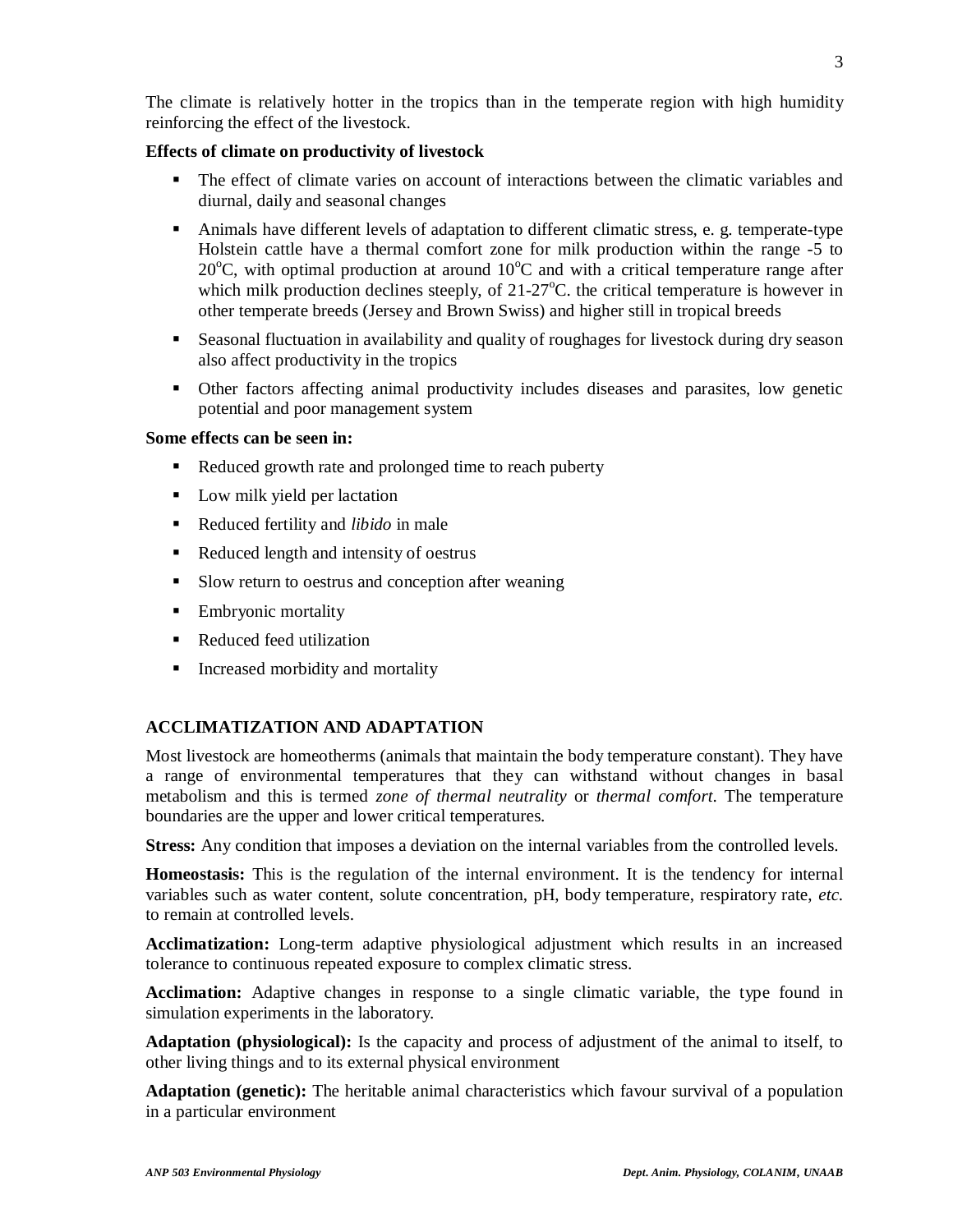**Adaptation (biologic):** Refers to the morphological, anatomic, physiological, biochemical and behavioural characteristics of the animal which promote welfare and favour survival in a specific environment

### **Examples of some adaptive features in livestock in hot environment**

- Short sleek coat of the N'Dama cattle is an adaptation to a hot environment
- **•** Prominent dewlap and hump in zebu cattle
- **Possession of higher number of sweat glands in zebu**
- Wallowing in pigs
- Skin and coat pigment in Yankasa sheep

Animals need to be well adapted to the environment else they will not thrive well in such an environment. Well adapted animals are characterized by:

- Good growth rate
- $\blacksquare$  High milk yield
- High reproduction rate
- High resistance to disease
- Low mortality rate and longevity
- Ability to withstand stress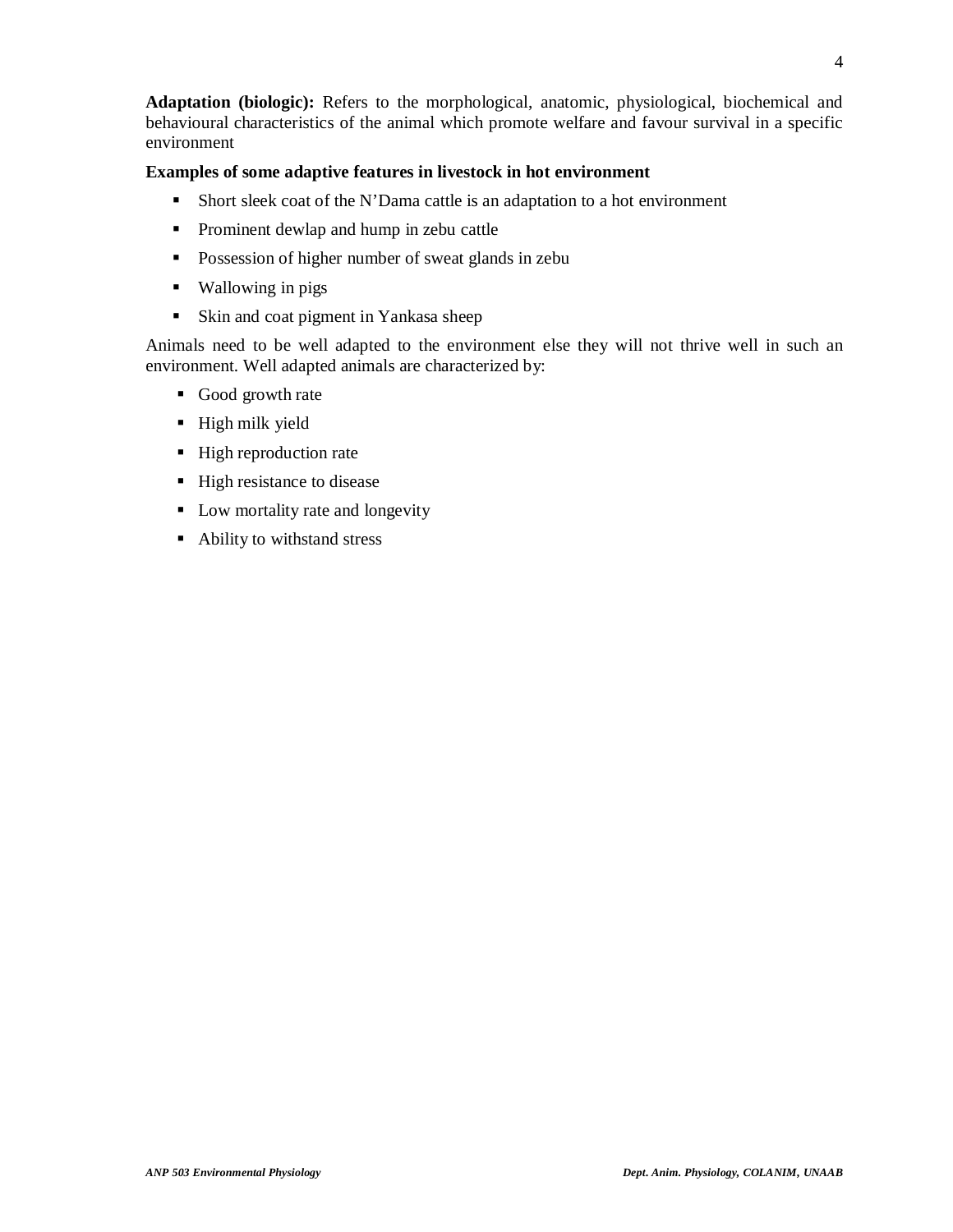

*Figure 3. Diagrammatical illustration of the concepts of acclimatization and homeostasis*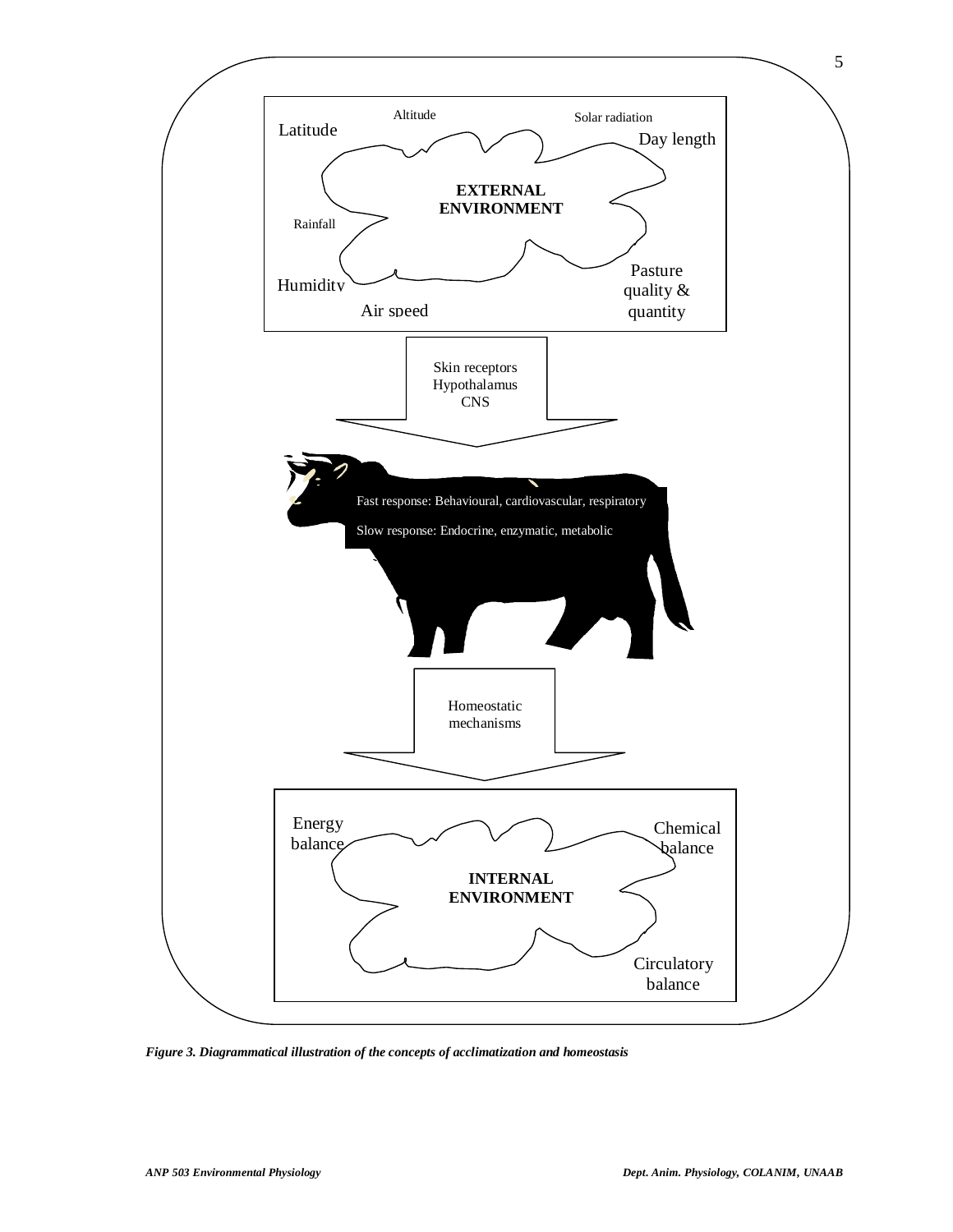### **PHYSIOLOGICAL BASIS OF ADAPTATION**

#### **Mechanisms of homeostasis**

Mechanisms by which an animal maintains a constant internal environment are behavioural responses, chemical balance, feed consumption, body water balance, thermoregulation, pH control, osmotic and electrolyte regulation, circulatory balance of cardiovascular activities, metabolic process and blood pressure. Maintenance of homeostasis is mainly under the control of the central nervous system (CNS) and endocrine system.

#### **Neural and endocrine control mechanisms**

- **Central Nervous System:** Neural mechanism in animal adaptation is therefore the mental processes and bodily actions of animals, caused by the functioning of nerves which enhance the animals' survival and reproductive success in its environment. CNS comprises the **brain** and the **spinal cord**.
- **Peripheral Nervous System:** The peripheral part is the pairs of nerves that leave the cerebrospinal axis and pass to the various organs of the body. It contains fibres of two kinds: *afferent* and *efferent* nerve fibres. Afferent or sensory nerve fibres carry impulses from the periphery to the CNS while efferent or motor fibres carry impulses from the CNS to muscles and other organs.

#### **Hypothalamus**

- This is a relatively small area of the brain situated at the base o f the brain. It is an important integrative organ for homeostasis
- It contains temperature sensitive cells (thermoreceptors)
- It serves as an important link between the nervous and endocrine systems
- It exerts control on the endocrine activity of the body by influencing the pituitary function
- It is significant in the regulation of autonomic activities
- It is the control centre for thermoregulation, feed intake, water intake, osmoregulation and cardiovascular activities, control of sweating, sleep regulation, control of hibernation
- Stimulation of the anterior hypothalamus has an excitatory sympathetic role

**Autonomic nervous system (ANS):** This is the totality of visceral motor pathways controlling the involuntary system.

ANS regulates:

- Motor and sensory functions of the gut
- The contraction of heart
- The tone of blood vessels and blood flow
- Blood pressure
- Contraction of bronchioles
- Contraction of urinary bladder
- Thermoregulation
- The diameter of pupil and visual accommodation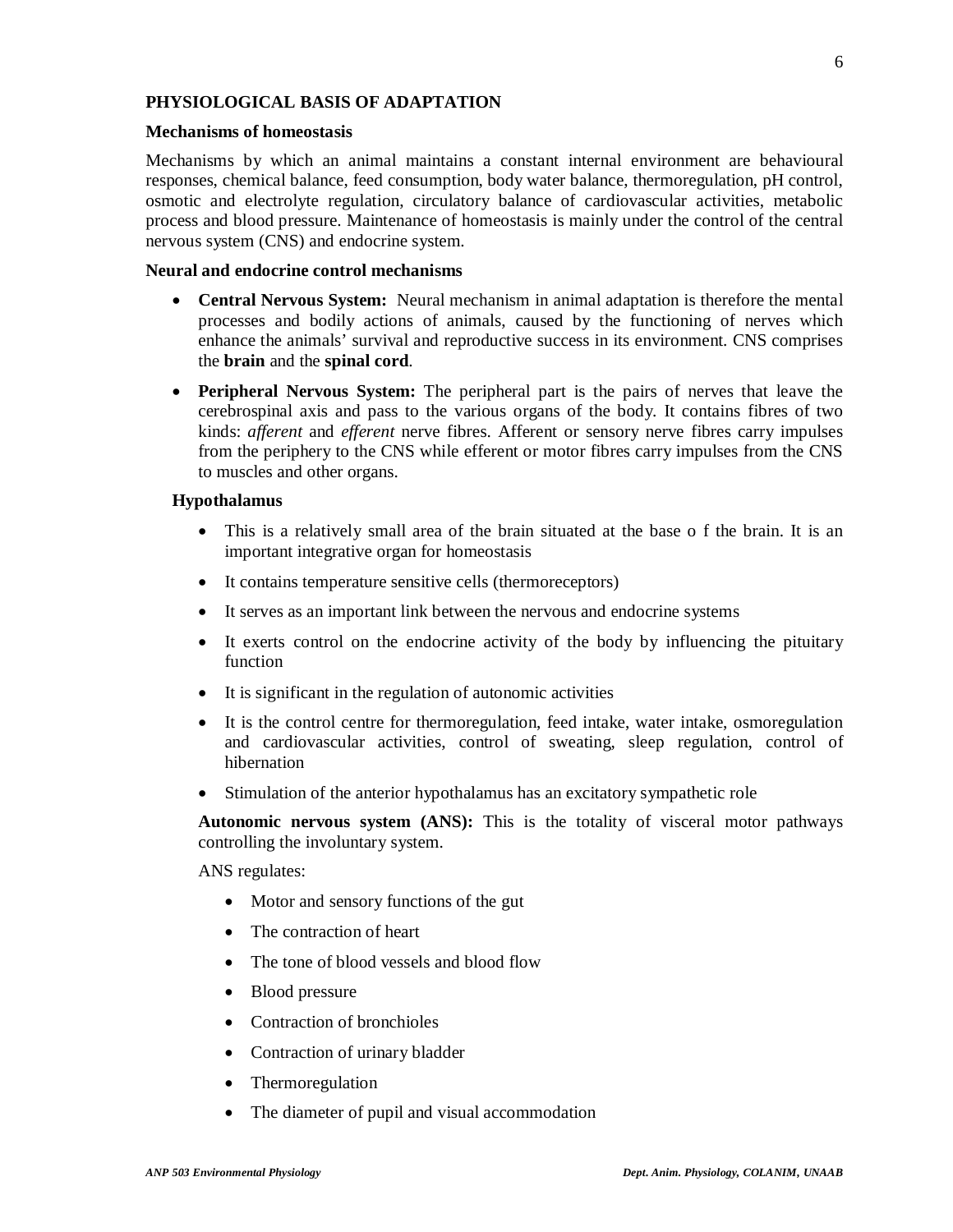Activities of the ANS:

- Controlled by hypothalamus, the brain and the spinal cord
- Not under conscious control, but are influenced by the cerebral cortex and the limbic system
- Control of autonomic function is mediated by visceral reflexes (barorecptor reflex, cephalic phase gastric secretion, micturation and defaecation reflexes)
- Can be divided into two

**Sympathetic:** The fight or flight system. When stimulated, it slows digestion, peristalsis and in secretion of digestive juices, dilation of pupils, erection of hair; increases blood pressure and flow to the limbs **ANS Parasympathetic:** This promotes the even regulation of daily activities, e.g. digestion, blood flow, *etc.*

#### **Synapse**

The point at which the nerve cell connects with another is the synapse. Nerve endings have synaptic knobs which contain transmitter substance. These substances can be either acetylcholine (from cholinergic nerves) or nor-adrenaline (from adrenergic nerves). Transmitter substance through diffusion are passed from pre-synaptic membrane (of knob) through synaptic clef to the post-synaptic membrane (of adjoining nerve), to effect depolarization and consequently the potential action.

- Both sympathetic and parasympathetic systems contain afferent and efferent nerves
- Efferent nerves of both systems contain two types of neurons- the preganglionic neurone which connect the CNS with the cell body of postgangloninc neurone
- All preganglionic nerves are termed cholinergic because they release acetylcholine from their endings which interact with receptors on the postganglionic membrane
- Most postganglionic parasympathetic fibres also secrete acetylcholine; some secete other transmitter notably vasoactive intestinal polypeptide (VIP)
- Most postganglionic sympathetic fibres release nor-adrenaline (nor-epinephrine) and are termed adrenergic, but sympathetic fibres supplying sweat glands and the vasodilator fibres to striated muscle release acetylcholine
- Recent evidence suggests that depolarization of all postganglionic nerve endings release acetylcholine, which then liberates nor-adrenaline
- Acetylcholine and nor-adrenaline are synthesized at the nerve endings but are very rapidly inactivated

The ANS and the endocrine system coordinate the functions of different organs for homeostasis and for specific function such as reproduction or response to injury.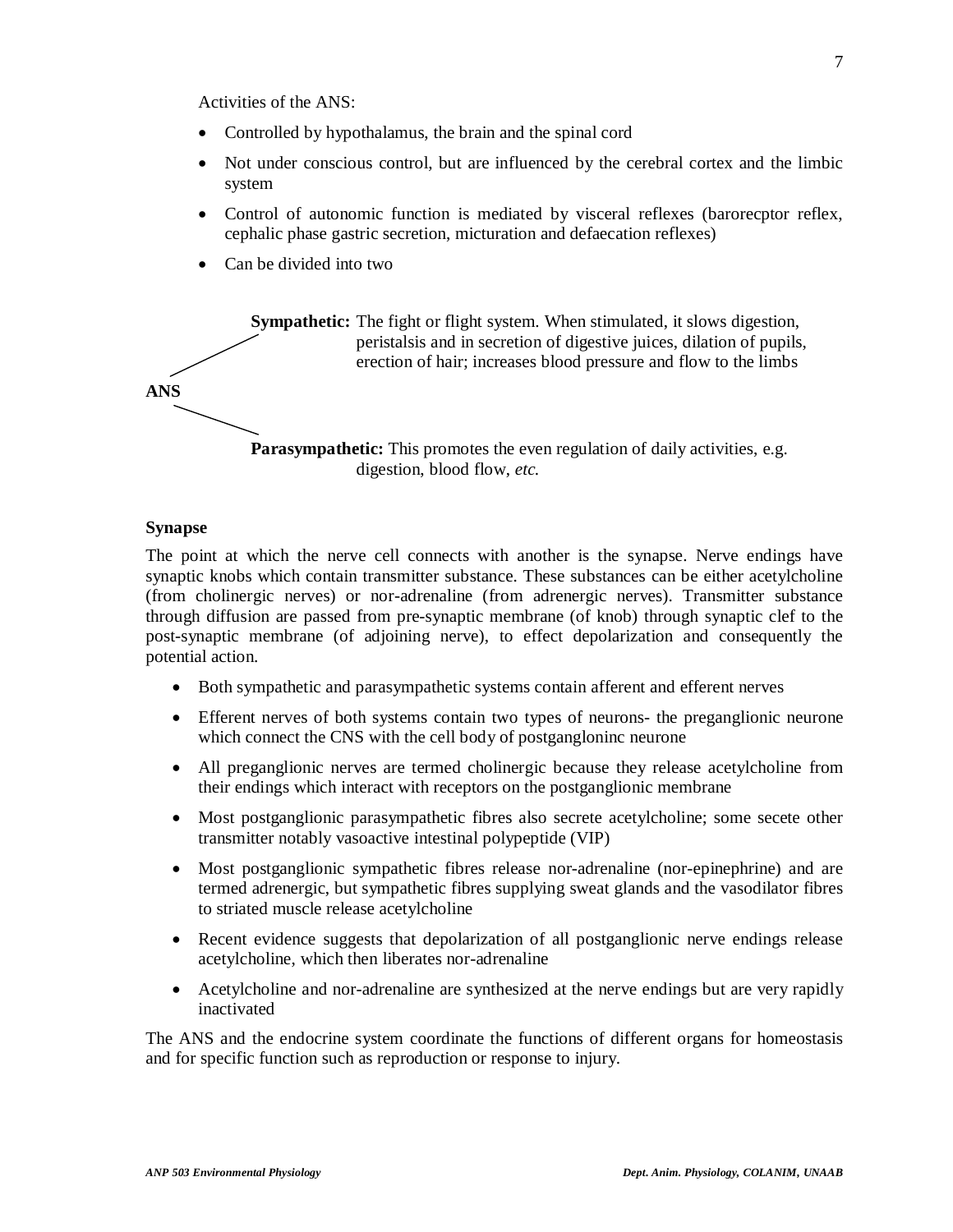## him cooked.

Thermoregulation: 1

**THERMOREGULATION**

Poikilotherms: 'Temperature conformers' (cold-blooded animals). Their internal temperature depends on the environment. Include fishes, amphibians, reptiles and invertebrates. Activities of poikilotherms depend on environmental temperature, which s independent on weather, season, and time of day. Poikilothermic species defend body temperature mainly through behavioural responses.

 $1<sup>st</sup>$  demonstrated by Blagden in 1775 who described how a man in a small room heated by a red-hot stove remained well while a piece of steak beside

- Homeotherms: 'Temperature regulators' (warm-blooded animals) maintain stable body temperatures over a range of environment. Include birds and mammals. Though homeotherms vary widely in size and belong to diverse families, they all maintain internal temperatures within or close to the narrow range  $37-39$ °C.
- Body temperature: Healthy body temperature measured under standard condition varies little among individuals. The temperature of the body is however not constant in space or time.

**Body** can be considered to consist of:

- **Core:** Produces heat, stirring and control mechanism, maintain uniform temperature
- **Shell:** Surrounds the core, insulating, with temperature gradient

**Note:** The Core and the Shell idea is a simplification, though useful. No sharp or fixed boundary between the two. The tissues of the shell are not inert. The temperature of the core is not uniform.

#### **HEAT STRESS**

- Some of the common factors that can lead to stress (stressors) in livestock production include transportation, noise, fasting, water deprivation, hotness, coldness, *etc*.
- Most livestock (mammals and avians) are homeothermic animals
- They maintain the core body temperature constant or within a narrow range
- They employ various means to regulate the body temperature which include both sensible and insensible heat loss methods
- They have a thermoneutral zone in environmental temperature in which body temperature maintenance is possible
- When ambient temperature increases beyond the thermoneutral zone, animals exhibit varying physiological responses depicting that they are stressed
- This form of stress is termed heat stress or distress
- Heat stress is a multi-faceted adaptive response that occurs when an animal's capacity for heat dissipation is exceeded by the heat load acquired through excessive exposure to high environmental temperature. It results from the interactions of air temperature, humidity, radiant heat and air speed, where the air temperature plays the major role

### **PHYSIOLOGY OF THERMOREGULATION**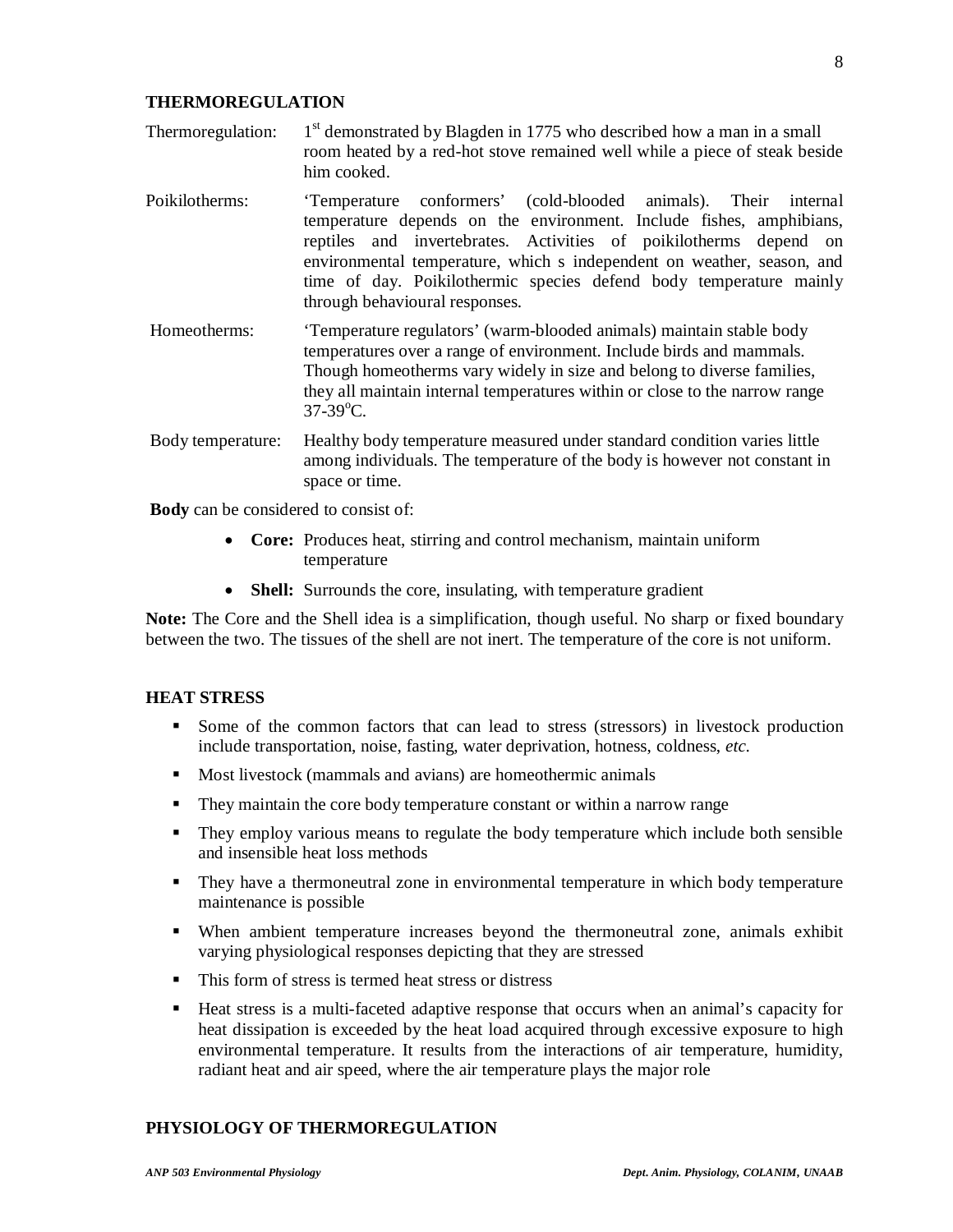- Reaction of livestock to stress can be divided into three phases: alarm, resistance and exhaustion phases.
- During initial *alarm* phase, the stressor stimulates postganglionic neurons and the medullary tissue of the adrenal gland which release catecholamines including adrenalin and/or noradrenalin. These catecholamines cause a rapid release of glucose.
- A second adaptive or *resistance* phase follows and stimulates the hypothalamus, which in turn commands the adrenal cortex to release a glucocorticoid hormone called corticosterone. This hormone is responsible for the formation of glucose from the body's reserves of carbohydrates, lipids and proteins through gluconeogenesis
- Finally if the bird does not recover from the stressor and the availability of body reserves and hormones from the adrenal gland are inadequate, a third or *exhaustion phase* leads to fatigue of the homeostatic mechanisms and death.



Figure 4. Broiler chickens showing panting behaviour (Abioja, 2010)

- Homeothermy in animals is controlled by a centre located in the hypothalamus. It was discovered that behavioural response to high environmental temperature is prevented by destruction of the hypothalamus. The pre-optic anterior hypothalamus (PO/AH) has been identified as a region of the brain which is rich in both warm- and cold-sensitive neurons that are sensitive to changes in its local tissue temperature. The entire panting responses to heat can be abolished by bilateral vagoctomy in chickens.
- Homeothermic animals appear well provided with peripheral thermoreceptors in the skin. Peripheral and deep body thermoreceptors situated outside the central nervous system provide afferent thermal information to the hypothalamus

### **Thermobalance**

Animal's thermobalance is a composite of heat production and its dissipation. The hyperthermic birds, in the bid to survive, lower heat production and increase heat loss.

#### *Heat gain*

- Body heat gain results from three sources: chemical, mechanical and thermal sources
- Chemical source of body heat involves metabolism of feed
- **Mechanical source is related to physical activity**
- Body heat gain is derived from a thermal source if ambient temperature is greater than the body temperature
- Thermal heat gain may be through conduction, convention or radiation

#### *Heat loss*

Body heat can be dissipated by either sensible (non-evaporative) or insensible (evaporative) heat loss means